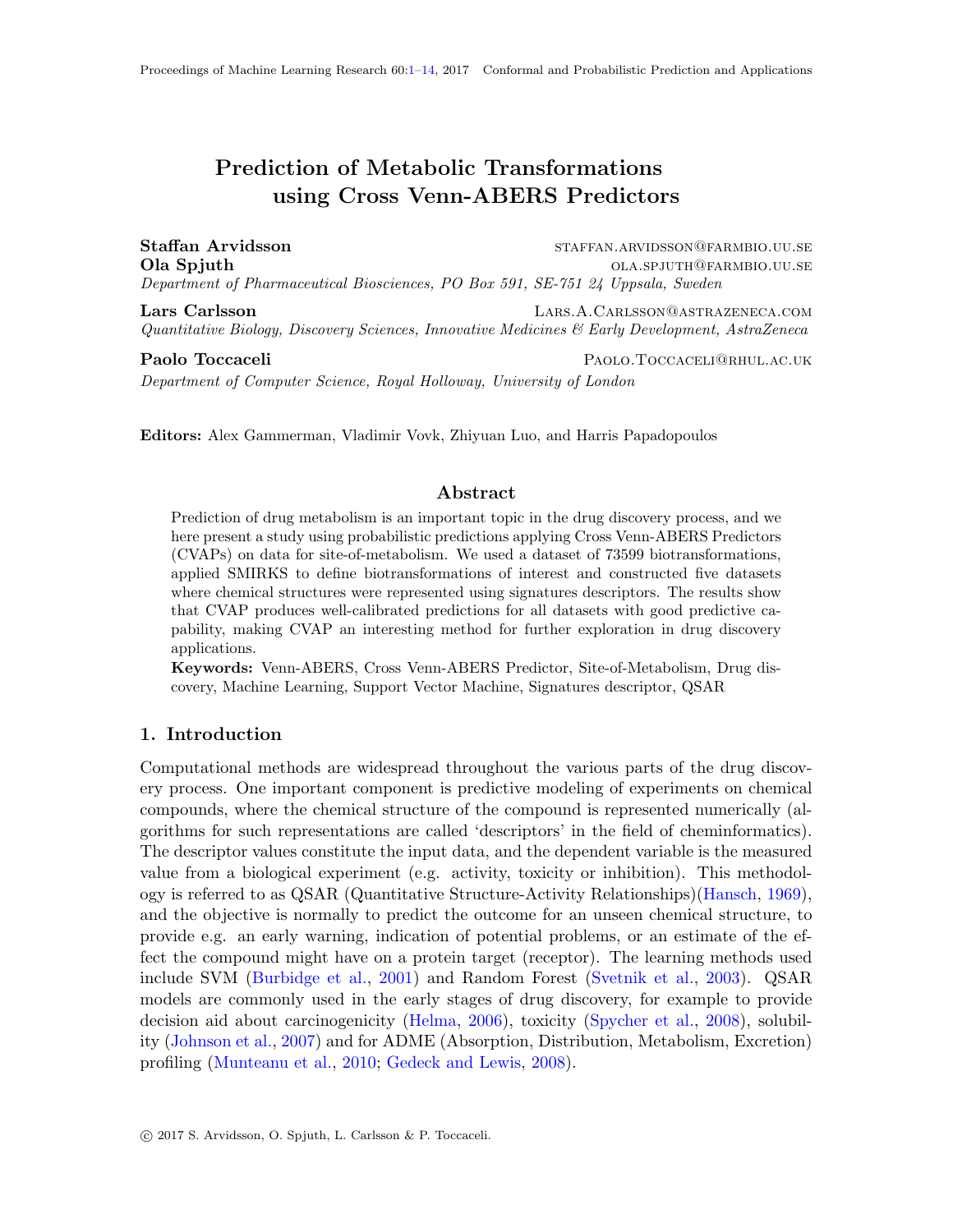Drug metabolism is an important topic in drug discovery, as the rate of metabolism determines the duration and intensity of a drug's pharmacologic action. Another reason is that the compounds formed in the metabolic processes might be biologically active themselves, so called reactive metabolites. It is therefore crucial to understand how drugs are processed by the body in order to excrete them.

One approach is to predict which sites in a molecule are likely to be where the body starts to modify the compound, so called site-of-metabolism (SOM) [\(Rydberg et al.,](#page-12-5) [2010;](#page-12-5) [Carlsson et al.,](#page-11-3) [2010\)](#page-11-3). These methods in many cases build on a knowledge base of established biotransformations and use data mining approaches to predict SOM for a query compound. To define reaction centers in reactions one can use Maximum Common Substructure (MCS) searches like in the MetaPrint2D method [\(Carlsson et al.,](#page-11-3) [2010\)](#page-11-3), or using SMIRKS [\(DAYLIGHT,](#page-11-4) [2008\)](#page-11-4). In both cases, differences between the query molecule and the metabolite are used to define type of reaction and reaction centers.

Most contemporary approaches in QSAR do not report valid confidence measures or class probabilities. In some cases, confidence in predictions is very valuable, where in other cases knowing the probabilities of e.g. the predicted classes is desirable. Conformal Prediction is a statistical learning theory proposed by Vovk et. al [\(Vovk et al.,](#page-12-6) [2005\)](#page-12-6), where predictions incorporate a valid indication of their own accuracy and reliability. Conformal Prediction has recently been introduced in the QSAR field [\(Norinder et al.,](#page-12-7) [2014\)](#page-12-7) offering a compelling alternative to the concept of applicability domain. However, studies on the use of probabilistic prediction with e.g. Venn-ABERS Predictors have so far not been extensively described.

The aim of this paper is to evaluate the applicability of Cross Venn-ABERS Predictors (CVAPs) within the field of predictive metabolism. To the best of our knowledge there does not exist any previous studies using CVAPs on SOM predictions, making it an interesting case study. If CVAP can produce well-calibrated results, it would be useful in the drug discovery process, making it possible to make more informed decisions and weigh decision making based in found risks and costs. One of the potential use cases would be SOM of potential drug candidates, were a predictor can be trained for each biotransformation type of interest and the probability for each transformation can be found. Thus giving the possibility to find candidates that might be degraded too rapidly or result in e.g. toxic metabolites, and potentially avoid further expensive in vitro or in vivo test of poor candidates.

#### 2. Methods

#### 2.1. Data

Data was extracted from the 2005 version of MDL Metabolite Database (Elsevier [MDL](#page-12-8) [\(2005\)](#page-12-8)), containing 73599 chemical reactions describing biotransformations. Each record contains an experimentally determined biotransformation, mapping a substrate to a product (or compound to metabolite). Experiments are performed in different experimental settings, i.e. in rabbit, mouse, in vitro or human. A single substrate can be tested in several settings and have multiple resulting products, possibly due to different experimental settings.

**Preprocessing** The preprocessing needed prior to training and evaluation of the CVAPs is outlined in Figure [1,](#page-2-0) with reaction types defined using SMIRKS.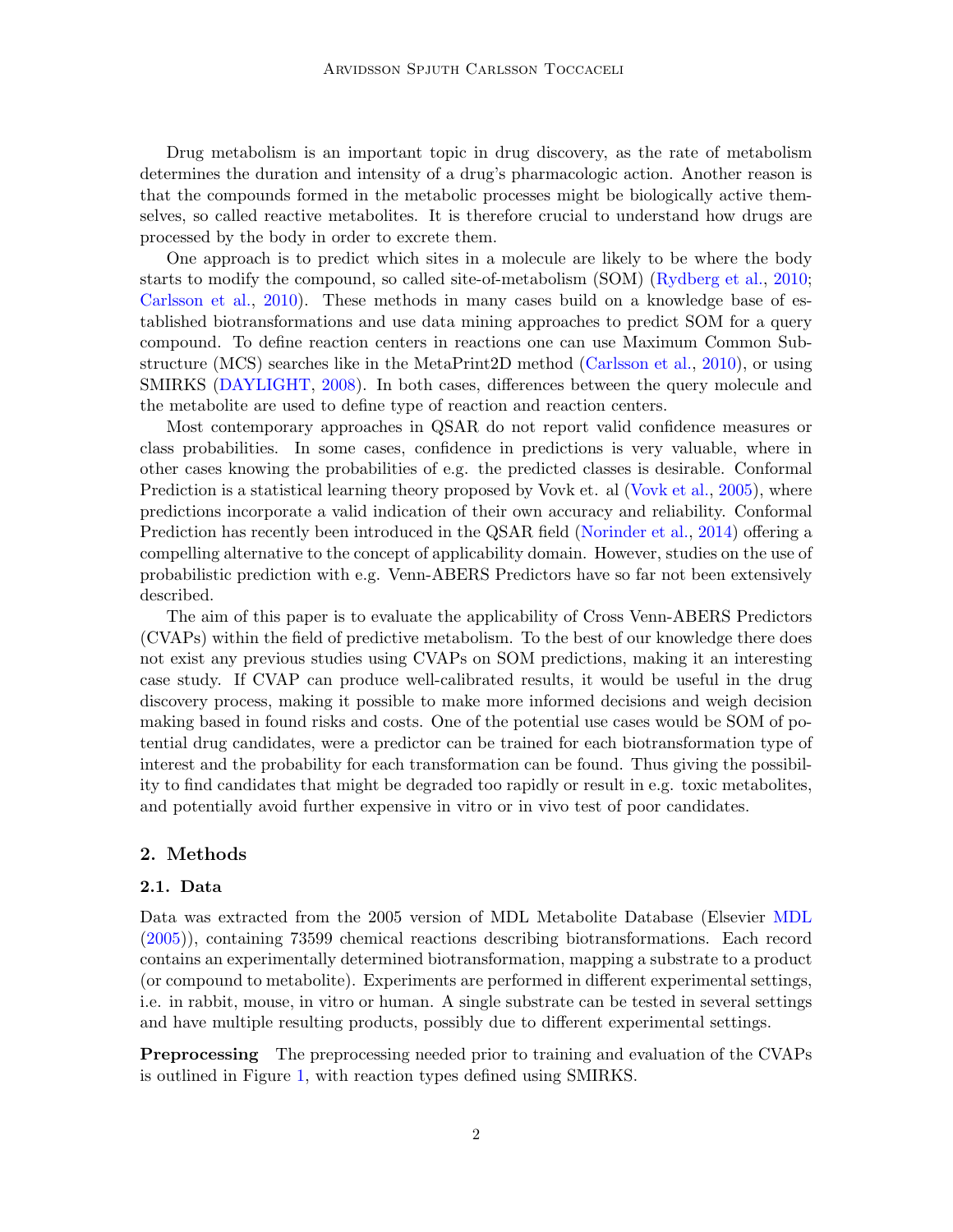

<span id="page-2-0"></span>Figure 1: The workflow for preprocessing of data. Workflow  $\bf{A}$  (left) was performed once for the complete dataset, calculating the Maximum Common Substructure (MCS) for each biotransformation. MCS performs an exhaustive search for finding the atom-atom mapping between two chemical compounds. This calculation is computationally very costly but it is only required to be performed once. Workflow B (right) was performed once for every SMIRKS of interest and results in a numerical dataset that can be used for training and validating the CVAPs. SMIRKS filtering was performed using the pseudo code in Algorithm [1.](#page-4-0) The SMIRKS dataset was then converted to a numerical dataset by using signatures descriptors [\(Faulon et al.,](#page-11-5) [2003\)](#page-11-5). There is also a filtration needed as some substrates are present in multiple biotransformations, the filtration is performed by keeping response value 1 in case there is any record having a response value of 1, otherwise the response value 0 is kept.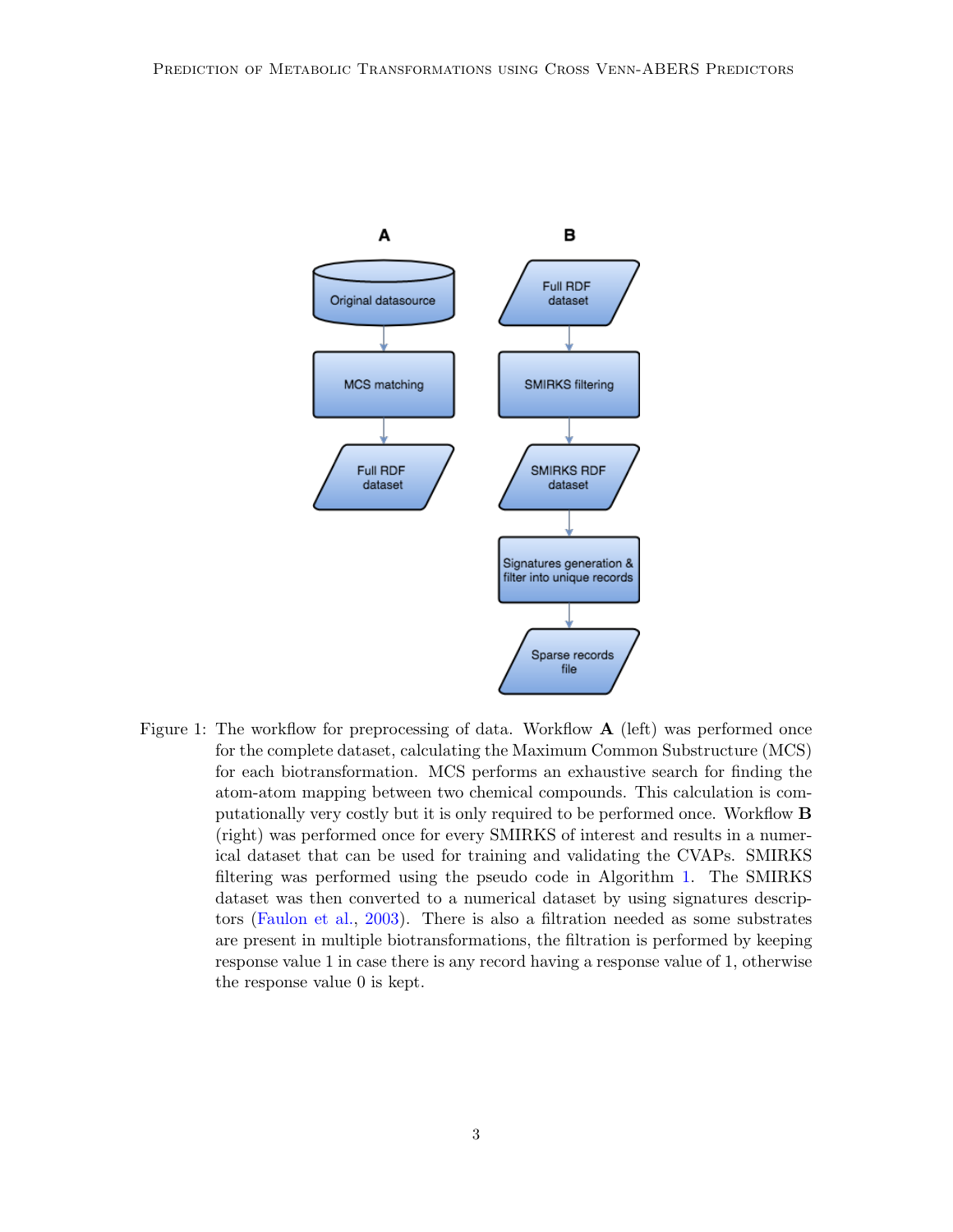SMIRKS is a language used for describing chemical reaction transformations in a generic way [\(DAYLIGHT,](#page-11-4) [2008\)](#page-11-4). The basic syntactics of SMIRKS is written on the form substrate >> product, where substrate and product are generic representations of the reaction centers of a substrate and product (in our case a compound and its metabolite). As an illustrative example, see Figure [2,](#page-3-0) where two biotransformations are matched against the SMIRKS  $[\frac{\mathcal{F}(\c:1)}{\in}]\geq [c:1]$  [OH], which express a hydroxylation of an aromatic carbon atom.



<span id="page-3-0"></span>Figure 2: SMIRKS matching for two biotransformations  $\bf{A}$  and  $\bf{B}$ . In both transformations the substrate part of the SMIRKS,  $(\c{c:1})$ , matches every carbon atom that is aromatic, i.e. part of a ring structure, and they are highlighted in yellow. Only transformation A also has a match in the product part of the SMIRKS, [c:1][OH], representing an aromatic carbon atom covalently bound to a hydroxy group, atom highlighted in red. Biotransformation A thus has a complete SMIRKS match, giving a response value of 1, whereas transformation B only match in the substrate part, giving a response value of 0.

Processing was split up in two steps, step A was performed once for the complete dataset and could then be reused for all later computations. Step B was then performed once for each SMIRKS of interest. Step A involves the computationally demanding task of finding the Maximum Common Substructure (MCS) for every biotransformation in the original dataset, trying to map individual atoms in the substrate to the same preserved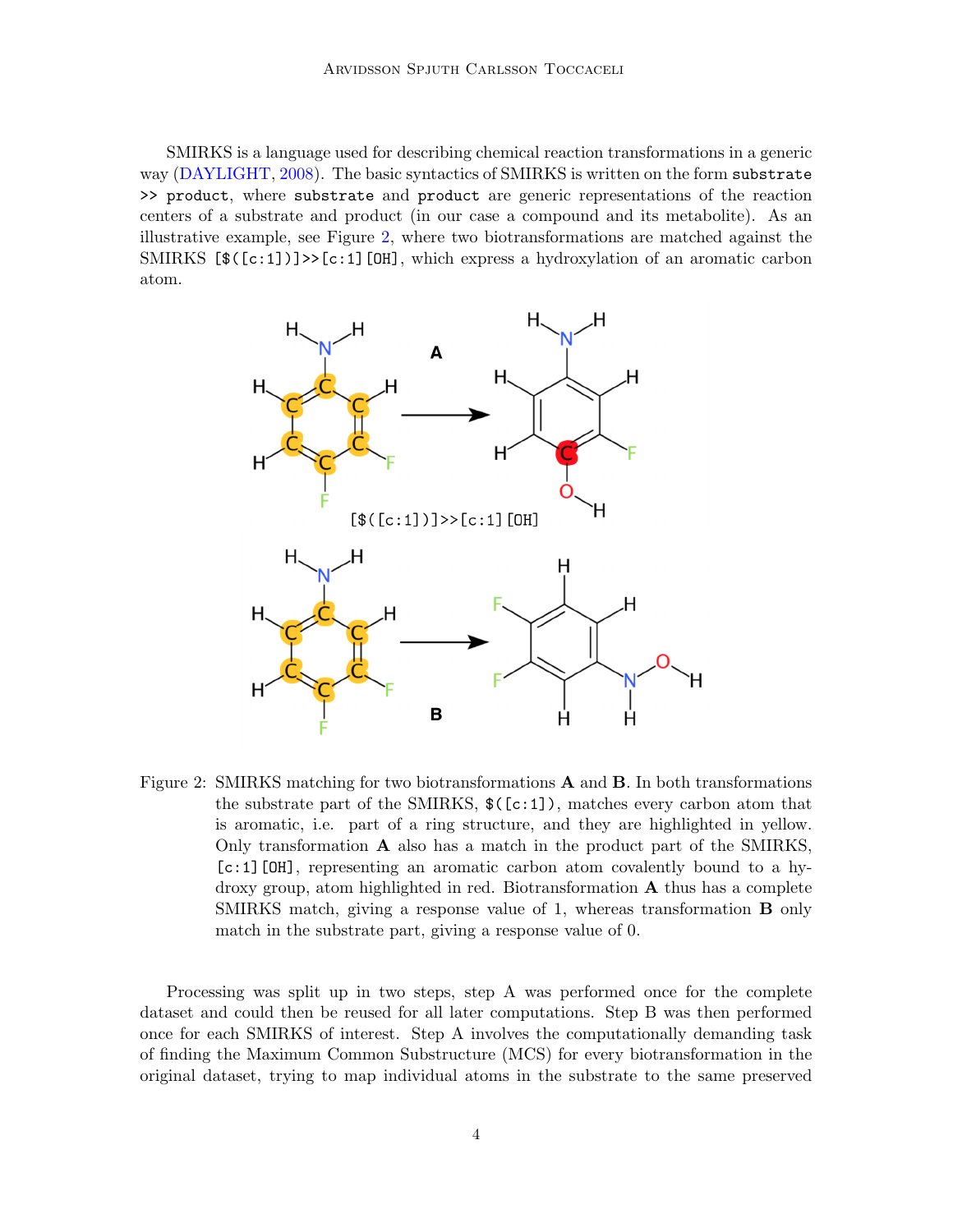or altered atoms in the product. MCS was performed using the Isomorphism class in the Chemistry Development Kit (CDK) version 1.5.13 [\(Steinbeck et al.,](#page-12-9) [2003,](#page-12-9) [2006\)](#page-12-10), using algorithm CDKMCS.

Step B was performed once for every SMIRKS of interest (five chosen for this paper), where the SMIRKS filtering task relies on the atom-atom mapping generated in the MCS algorithm. The SMIRKS filtering is described in Algorithm [1](#page-4-0) and results in a new dataset only comprising the substrate molecules and the found response, which is either 0 (SMIRKS not matching) or 1 (SMIRKS matching). The second task of step B was converting molecule data into numerical data in LibSVM format, which was done by using signatures descriptors [\(Faulon et al.,](#page-11-5) [2003\)](#page-11-5). This task also filtered the produced records so that every substrate was only represented once in the final dataset. Filtration was done in a fashion so that if there was any record having response 1 the final response was set to 1, otherwise the final response was set to 0. The motivation behind this is that several biotransformations can be possible for any given substrate, having evidence of another possible biotransformation should not influence the prediction of the current SMIRKS.

Algorithm 1: SMIRKS filtering - converting a set of biotransformations into only substrates which matches in the substrate part of the SMIRKS and their respective response values

<span id="page-4-0"></span>Function Filter(reactions, reactionType)

```
filteredResult \leftarrow \text{empty list}foreach reaction in reactions do
       singleResult \leftarrow \text{FilterReaction}(reaction, reactionType)if singleResult != null then
        \int filteredResult.append(singleResult)
       end
   end
   return filteredResult
Function FilterReaction(reaction, reactionType)
   substratePart \leftarrow reactionType.getSubstratePart()substrate \leftarrow reaction.getSubstrate()if substrate matches substrate Part then
       response \leftarrow 0if reaction matches reaction Type then
          response \leftarrow 1end
       return (substrate, response)
   end
   else
    return null
   end
```
Five SMIRKS of interest were chosen and picked for analysis in this paper, see Table [1.](#page-5-0) Four of these datasets were skewed towards a higher representation of class 0, except for one which instead was skewed towards class 1 with a 4:1 ratio.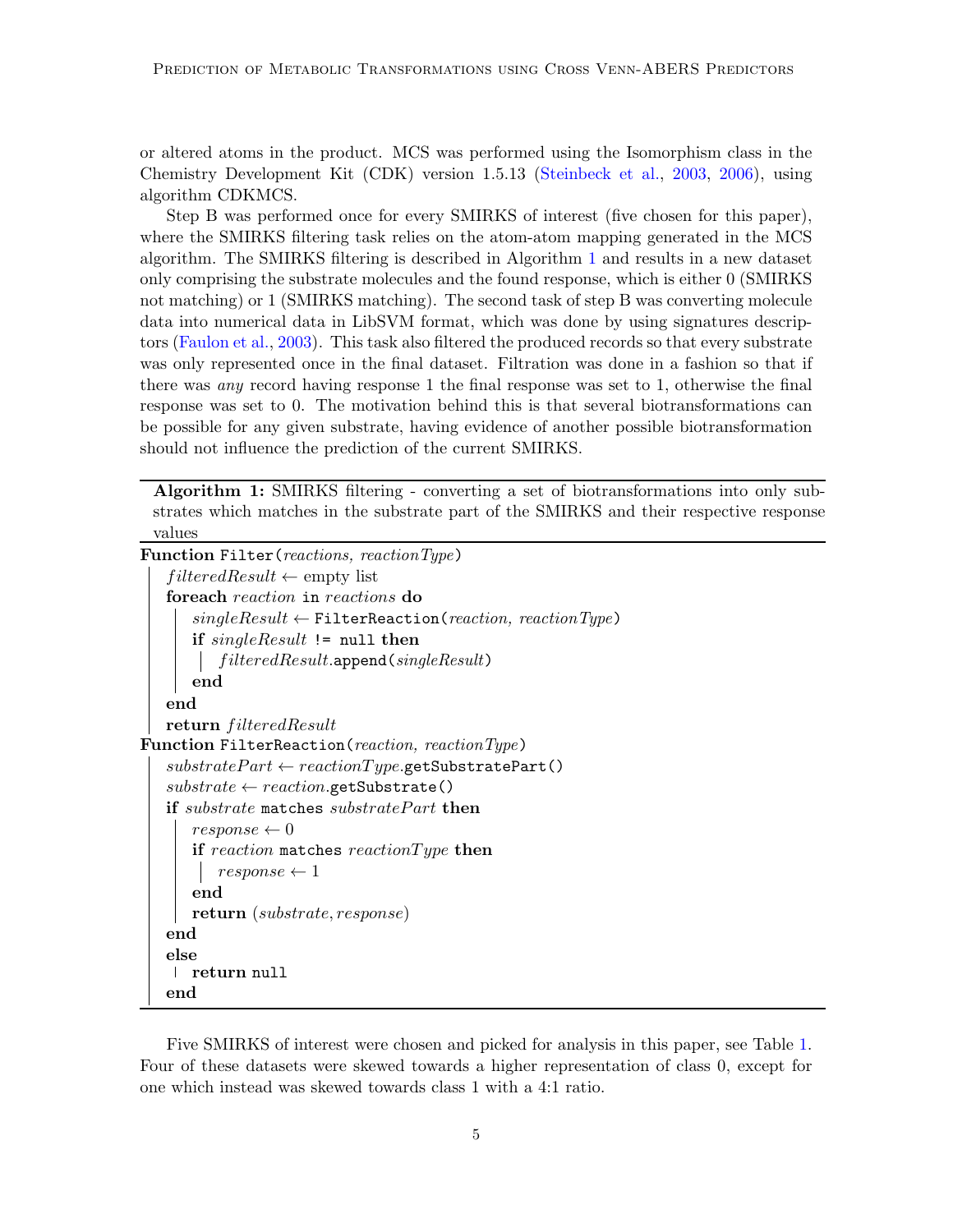<span id="page-5-0"></span>Table 1: Overview of the data used within this paper. The datasets were predominantly skewed towards class 0 except for the Aromatization dataset where only 25% of the samples were part of class 0.

| Dataset name                | <b>SMIRKS</b>                 | Biotransf- | Class 0       | Class 1      |
|-----------------------------|-------------------------------|------------|---------------|--------------|
|                             |                               | ormations  |               |              |
| Alkyl hydroxylation         | $[\$([C:1])]>> [C:1][OH]$     | 17793      | $12064(68\%)$ | 5729 (32%)   |
| Aromatic hydroxylation      | $[\$([c:1])]>>[c:1][0H]$      | 14691      | 12476 (85%)   | $2215(15\%)$ |
| Carboxylation               | $[\$([CH3:1])]>> [C:1] (=0)0$ | 12580      | 8047 (64\%)   | 4533 (36%)   |
| Oxidation of tertiary amine | $[\$(N;X3:1])]>>[N+:1][0-]$   | 11040      | 10715 (97%)   | $325(3\%)$   |
| Aromatization               | $[\$([*,R; !a:1])]>>[a:1]$    | 9518       | 2357 (25%)    | 7161 (75%)   |

#### 2.2. Algorithms

The algorithms employed in this paper are based on the theory and ideas previously published by [Vovk et al.](#page-13-1) [\(2015\)](#page-13-1). This section will contain the basics needed for grasping the concepts and making this paper self-contained, mostly following the notations introduced in the cited paper. First we introduce the concept of *observations*  $z = (x, y)$ , each consisting of an *object* x and a binary *label*  $y \in \{0, 1\}$ . The labels used throughout this paper are 0="no SMIRKS match" (no reaction present) and 1="SMIRKS match" (reaction present).

Venn Predictor The Venn-ABERS predictor used in this paper is a subclass of Venn predictors. Venn predictors have the desired property of always producing well-calibrated probability predictions [\(Vovk et al.,](#page-13-1) [2015\)](#page-13-1). By calibration we refer to the following property:

$$
\mathbb{P}\left\{y=1|p_{pred}(x)=p\right\}=p\tag{1}
$$

Informally, this means in the long term the relative frequency of objects with the desired property among those with predicted probability  $p$  of having that property is indeed  $p$ . If we limit ourselves to the binary classification case of the Venn-ABERS predictors used in this paper, two probabilities are output for each test object; one of these two predicted probabilities is the one that is calibrated, but which one it is depends on the test object. While this might seem not helpful, in practice the two probabilities are close enough not to affect the result. If they do differ, then this is diagnostic of inherent uncertainty in the prediction.

It is often far more practical to deal with a point probability rather than multiprobabilities or probability intervals. One principled way to merge the two probabilities  $p_0$  and  $p_1$  is by calculating the combination that minimizes a chosen loss function. In the case of log loss, this occurs for  $p = \frac{p_1}{1-p_0}$  $\frac{p_1}{1-p_0+p_1}$ . Formally, this point probability no longer enjoys the calibration property of the multi probabilistic prediction; however, experimental evidence [\(Vovk et al.,](#page-13-1) [2015\)](#page-13-1) suggests that the point predictions still exhibit high accuracy.

Inductive Venn-ABERS Predictor The Inductive Venn-ABERS Predictor (IVAP) is inductive in the sense that a model or prediction rule can be built using a batch of training observations and the model or prediction rule can be reused for predicting all test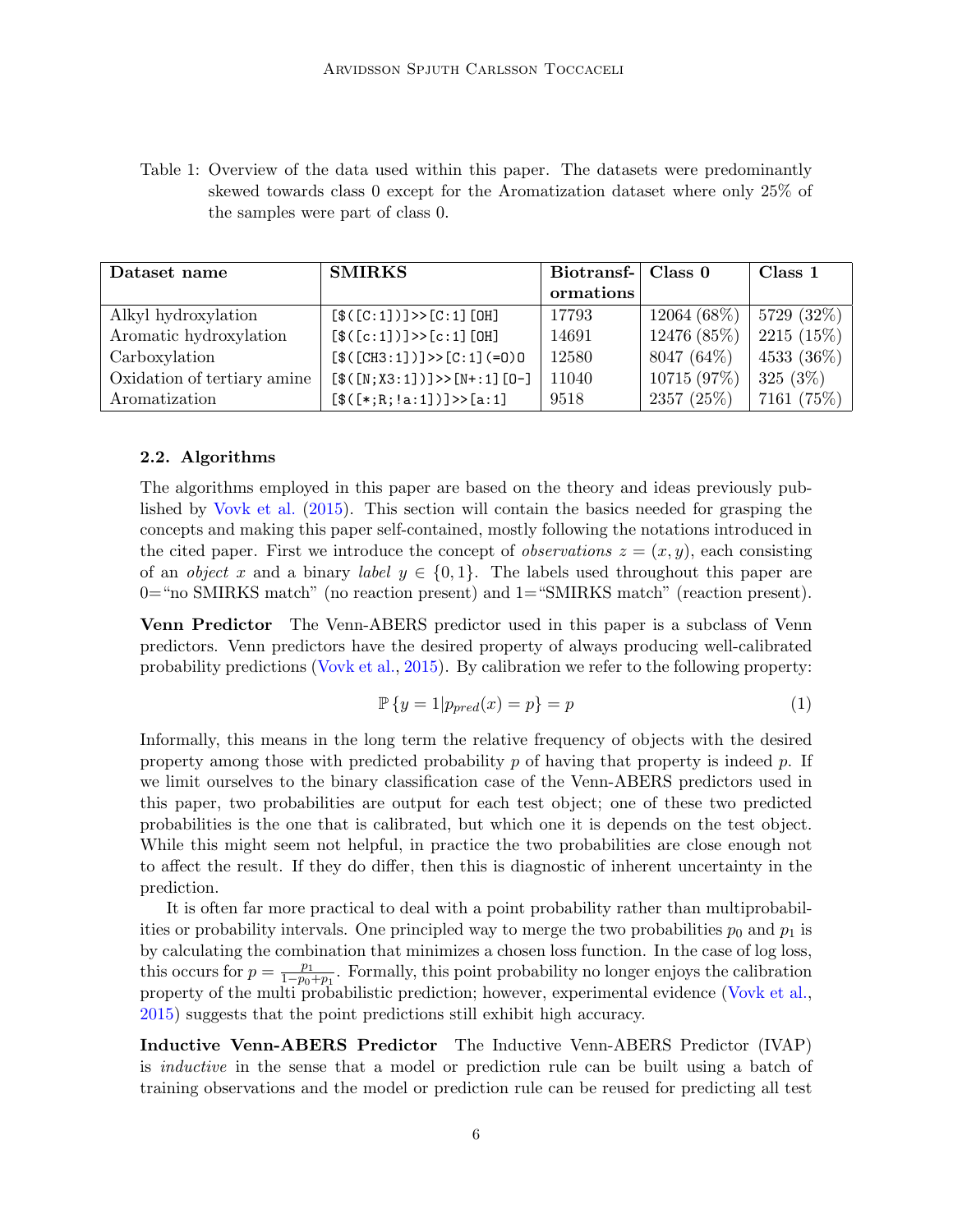objects. IVAPs are based on an underlying scoring algorithm, which could be any standard machine learning algorithm. In this paper we have used the Support Vector Machine (SVM) implementation SVC in Scikit-learn [\(Pedregosa et al.,](#page-12-11) [2011\)](#page-12-11) using the Radial Basis Function kernel. The steps needed to train an IVAP are outlined in Algorithm [2,](#page-6-0) where  $D_c$  denotes the *calibration set* and  $D_p$  denotes the *proper training set*. The result of a trained IVAP is both the trained underlying algorithm, which is trained on the proper training set, and two arrays of numbers, scores  $s$  and true values  $y$  for all observations in the *calibration set*.

#### Algorithm 2: Training an IVAP

<span id="page-6-0"></span>**Input:**  $D$ , the training dataset with  $l$  observations

Result: A trained IVAP

- 1 Split D into two mutually exclusive subsets,  $D_p$  and  $D_c$ , each with  $l_p$  and  $l_c$  observations respectively and  $l = l_p + l_c$ .
- 2 Train the underlying scoring algorithm on all observations in  $D_n$ .
- **3** Predict all objects from  $D_c$ , giving scores  $s_1, \ldots, s_{l_c}$ .
- 4 Save the scoring algorithm and the tuples  $(y_i, s_i)$  for each calibration observation i, where  $i=1,\ldots,l_c.$

The steps performed when predicting new objects using an IVAP are outlined in Algorithm  $3<sup>1</sup>$  $3<sup>1</sup>$  $3<sup>1</sup>$  $3<sup>1</sup>$ . In Line 3 and 4 isotonic regression is fitted to two series, each assuming either of the two hypothetical labels of the new prediction object. This results in two prediction values produced,  $p_0$  and  $p_1$ , respectively. As previously declared, either  $p_0$  or  $p_1$  is the true prediction value, but it is not possible to know which one. However,  $p_0$  and  $p_1$  satisfy  $p_0 < p_1$  and they can be considered as the lower and upper boundaries of a *probability interval.* The authors of the original paper [\(Vovk et al.,](#page-13-1) [2015\)](#page-13-1) claim that  $p_0$  and  $p_1$  in practice are close, a claim that was confirmed herein where the mean interval width was ranging between 0.014 and 0.022 and the median was between 0.006 and 0.013 in the five datasets.

Cross Venn-ABERS Predictor The Cross Venn-ABERS Predictor (CVAP) is built up by combining the results from  $k$  IVAPs, where  $k$  is a definable parameter of the CVAP algorithm. We used CVAP as described by [Vovk et al.](#page-13-1)  $(2015)$ , converting the k probability intervals  $(p_0^1, p_1^1), \ldots, (p_0^k, p_1^k)$  generated by the IVAPs into a single probability prediction p. The training procedure is as follows:

- Randomly split the training set into  $k$  folds.
- For each of the k IVAPs: use  $k-1$  folds as proper training set and the remaining fold as *calibration set*. Shift the fold used for *calibration set* for each IVAP in such way that each observation will be part of the *calibration set* once and in the *proper* training set the  $k-1$  other times.

<span id="page-6-1"></span><sup>1.</sup> Algorithm [3](#page-7-0) is computationally intensive because it requires computing two isotonic regressions on the calibration set plus test completion (test object plus hypothetical labels) for every test object. Indeed all those isotonic regressions operate on similar data sets; this fact can be exploited to drastically reduce the computational cost of computing Inductive Venn-ABERS on the same calibration set for many test objects [\(Vovk et al.,](#page-13-1) [2015\)](#page-13-1).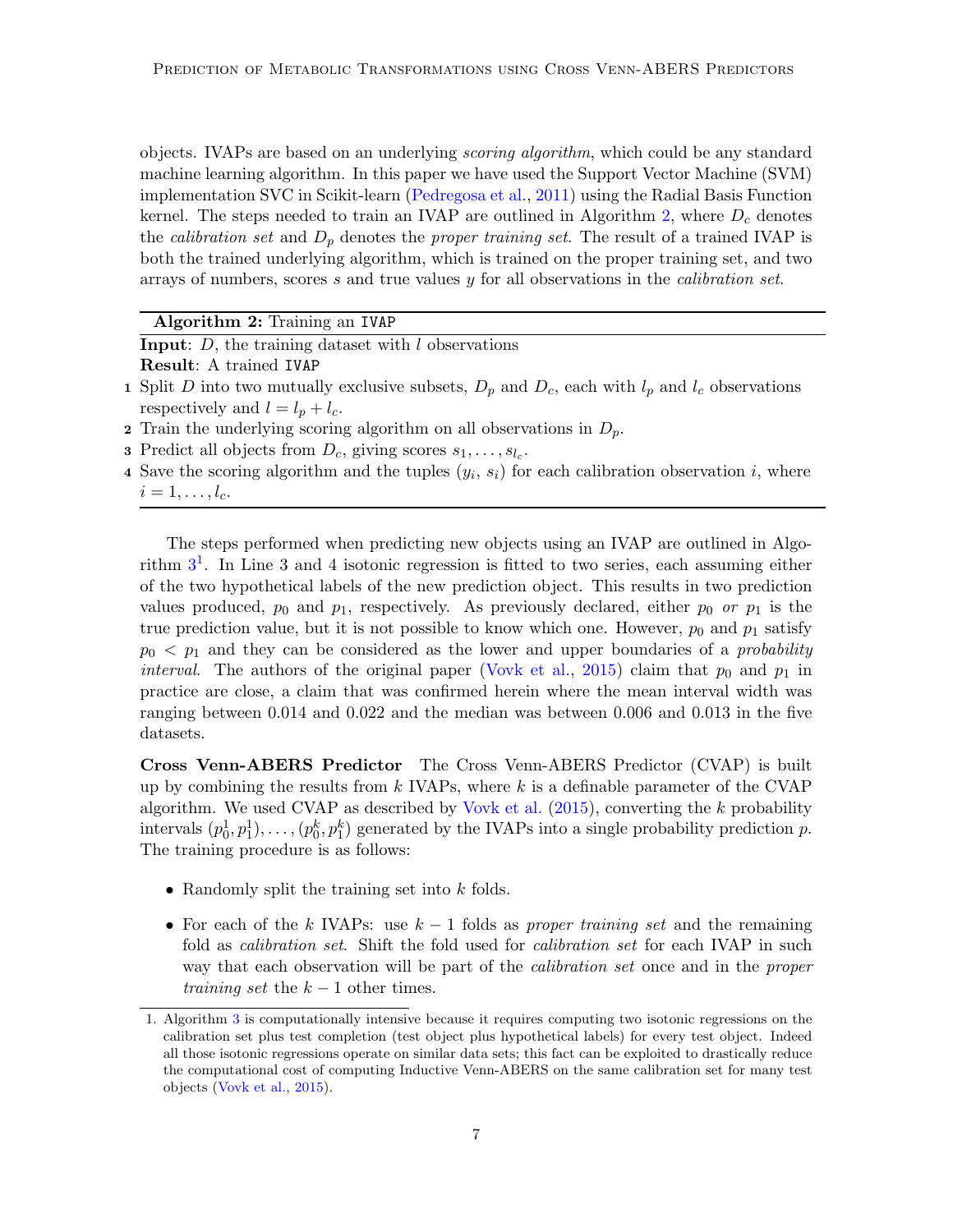Algorithm 3: Predict a new object using an IVAP

<span id="page-7-0"></span>**Input:** (IVAP, x), A trained IVAP using Algorithm [2](#page-6-0) and a new object x **Result:**  $(p_0, p_1)$ , lower and higher probability for x to be of class 1

- 1 Load scoring algorithm and the tuples  $(y_i, s_i)$  for each object i in  $i = 1, \ldots, l_c$  of the calibration set
- 2 Predict the score  $s_{new}$  for object x using the scoring algorithm.
- **3** Fit isotonic regression to the series  $(s_1, y_1), \ldots, (s_{l_c}, y_{l_c}), (s_{new}, 0)$ , generating a function  $f_0(s)$ .
- 4 Fit isotonic regression to the series  $(s_1, y_1), \ldots, (s_{l_c}, y_{l_c}), (s_{new}, 1)$ , generating a function  $f_1(s)$ .
- 5  $(p_0, p_1) := (f_0(s_{new}), f_1(s_{new})).$

Producing single probabilistic predictions follows these steps:

- For a new object x, predict the  $p_0$  and  $p_1$  values using each IVAP.
- Let  $GM(p_1)$  stand for the geometric mean for the sequence of k  $p_1$  values given from the IVAPs and GM(1 −  $p_0$ ) stand for the geometric mean for the sequence of k (1 −  $p_0$ ) values. The probabilistic prediction is then  $p = \frac{GM(p_1)}{GM(1 - p_0)} + \frac{GM(p_1)}{M}$ .

We also underline that the result from a CVAP does not have to be a precise probability prediction, but instead combining k IVAPs could be performed in order to calculate more accurate probability intervals, e.g. by calculating the mean or median value of the  $p_0$  and  $p_1$  predictions. The CVAP would then not lose the desired validity guarantee of Venn Predictors, but would on the other hand still produce imprecise probabilities. The interval width of the probability predictions from a Venn-ABERS predictor give a measure of the uncertainty in the prediction, it is thus a good idea to take it into account even if precise probability prediction are calculated and used.

# 3. Results

In the evaluation of the CVAPs an *outer k*-fold cross validation was performed on top of the inner k folds of the CVAPs. Each record was thus part of the test set once and part of the training set the remaining  $k - 1$  times, the results presented hereafter are the aggregation of all k test sets.  $k = 10$  was used in both the inner loop, i.e. training 10 IVAPs per CVAP, and outer loop, i.e. training 10 CVAPs per dataset. Consequently the total number of trained IVAPs was 100 for each dataset. The folds were picked randomly at both levels, not considering the class label of the records.

Parameter height used for computing signatures descriptors in the preprocessing step was set to 1 to 3, resulting in 112710 features. SVM parameters C was set to 50 and  $\gamma$ was set to 0.002, all according to previously found optimal default values [\(Alvarsson et al.,](#page-11-6) [2014\)](#page-11-6).

The performance of the CVAPs was evaluated by producing calibration plots, Figure [3,](#page-8-0) which plots the *observed probabilities*, frequency of true labels being of class 1, against the expected probabilities, the predicted probability from the CVAPs. For a perfectly calibrated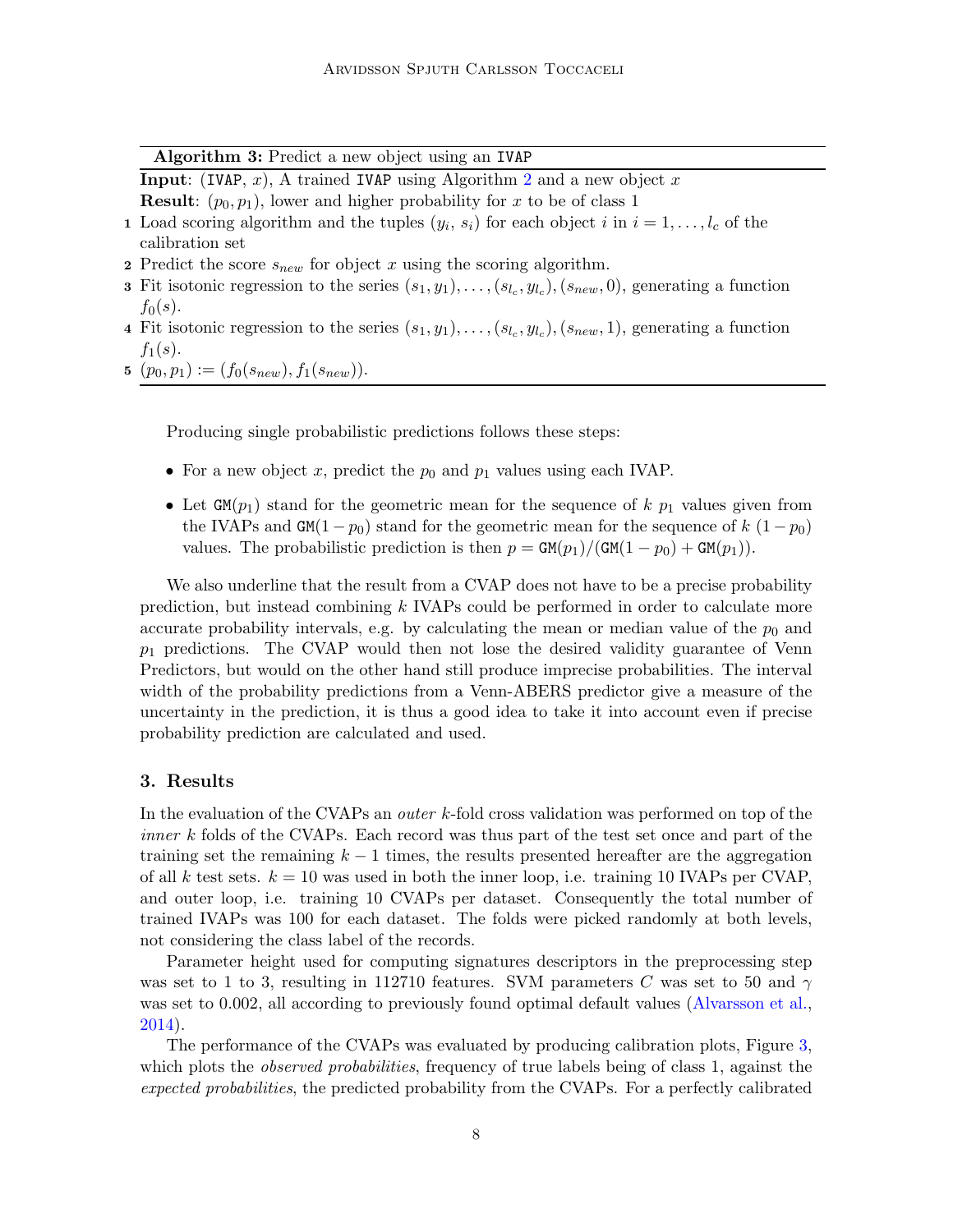predictor one would expect the Pearson's correlation coefficient to be 1, and the slope to be 1. Figure [3](#page-8-0) shows the Pearson's  $\rho$  to be between 0.967 to 0.997 and that most of the plots produce one-to-one correlation between expected and observed probability. Some of the datasets show more jagged curves, which seems to be linked to the number of test examples of a given expected probability (the red line). The plot for dataset Oxidation of tertiary amine, with only 3% of the examples being of class 1 (Table [1\)](#page-5-0), stops around 0.8, meaning that it did not predict any test example to be of class 1 with a higher probability than 0.8.



<span id="page-8-0"></span>Figure 3: Calibration plots for all datasets, showing how well-calibrated the predictions are compared to expected outcome. The plots have been generated by picking 100 points linearly distributed between 0 and 1, forming the expected probability on the x-axis. Observations predicted with a probability  $p$  of  $\pm 0.05$  from each expected probability point are used when calculating the observed probability (blue dots) and occurrence (red line). The observed probability is the fraction of observations that belong to class 1.  $\rho$  indicates the Pearson's correlation coefficient.

Another important factor in the evaluation of the models is the width of the predicted probability intervals (of the IVAPs), right column in Figure [4.](#page-10-0) Width of the probability interval give a measure of the uncertainty of the predictions, were a small interval width means that the prediction is well fitted and there is a smaller uncertainty in the prediction.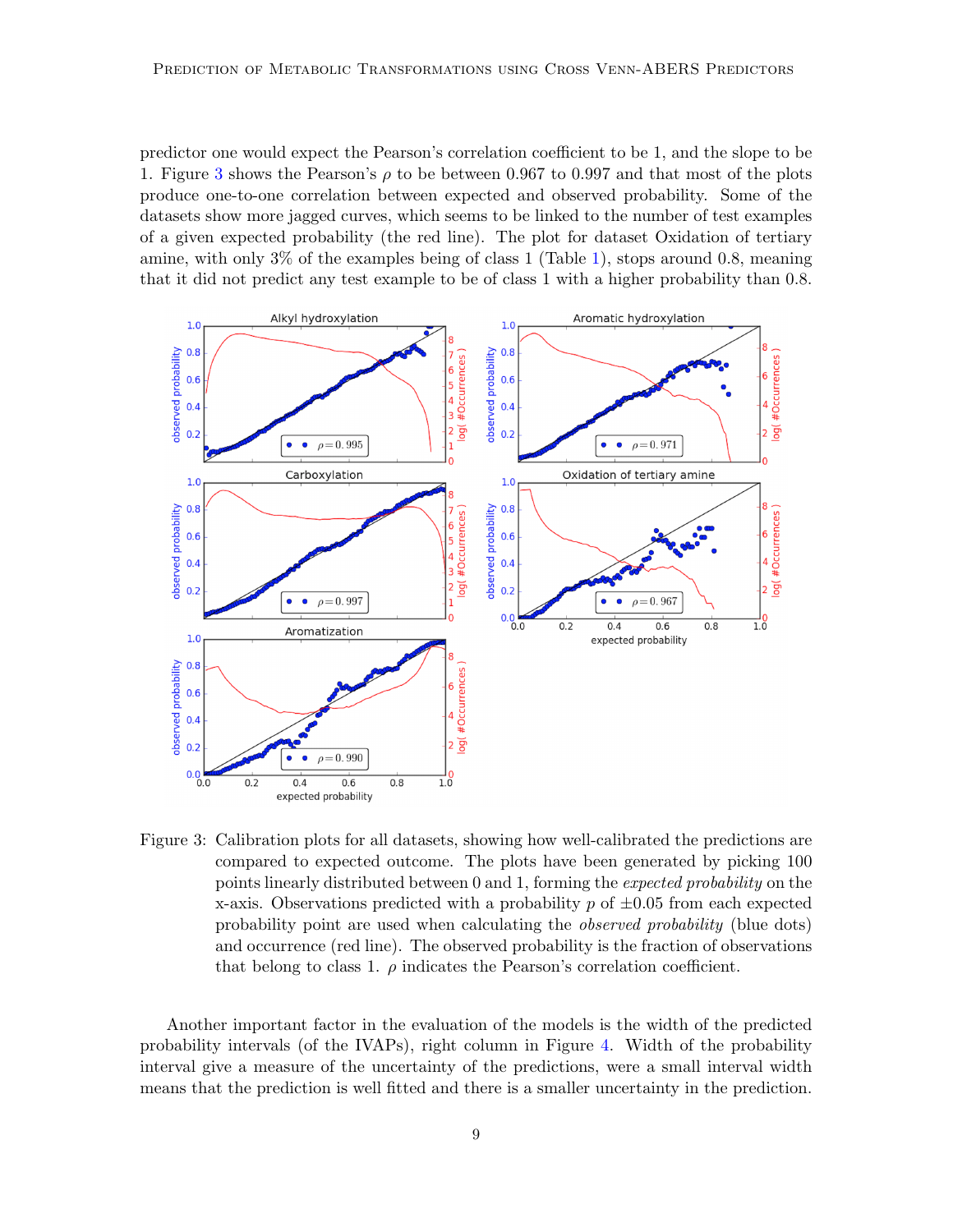The mean interval width was between 0.014 and 0.022 and the median was between 0.006 and 0.013 in the five datasets, the histogram also shows that almost all intervals are less than 0.1.

Figure [4,](#page-10-0) left column, shows the distribution of the predicted probabilities. The desired result is that predictions are either close to 0 or close to 1, giving informative results that indicate either of the two classes. Only the last plot has two clear peaks close to 0 and 1 and producing 'optimal results'. The forth plot has a clear peak close to 0, mostly indicative of the skewed class distribution, actually only predicting a probability over 0.5 for 77 molecules, which should be compared to the 325 molecules known to belong to class 1. Clearly this dataset did not perform well and a different sampling strategy should be tested to try to improve the results. The Carboxylation dataset also have a histogram that approaches having two peaks, but has a lot of molecules predicted somewhere in the middle. The two first plots also looks affected by the skewed class distribution, even though not as extreme as in the forth plot, producing undesired distribution of the predicted probabilities.

Further evaluation was performed by calculating the *log loss* and *area under the receiver* operating characteristic curve (AUC), Table [2.](#page-11-7) Log loss is calculated using:

$$
log loss = -\frac{1}{N} \sum_{i=1}^{N} [y_i \log p_i + (1 - y_i) \log(1 - p_i)]
$$
\n(2)

To help in the interpretation of the log loss value, we can observe that a perfect probabilistic predictor would of course have log loss equal to 0, where a predictor that always predicted probability 0.5 would result in log loss of 0.693. Log loss penalizes harshly extreme predictions that turn out to be wrong, as  $log(p) \rightarrow -\infty$  as  $p \rightarrow 0^+$ . Difficult datasets that are hard to model are penalized, which can be seen when combining the histogram plots in Figure [4](#page-10-0) and the log loss values in Table [2.](#page-11-7) For the three largest dataset the histogram shows many samples that are predicted in the "gray zone" and not producing predictions close to either 0 or 1. The log loss value for these datasets was also significantly higher than the two other datasets. The worst dataset, considering log loss, was the biggest dataset, which was next to best considering the Pearson's  $\rho$  and visual interpretation of the calibration plots in Figure [3.](#page-8-0) These measurements are thus complementary in the evaluation of the predictions.

AUC numbers ranging from 0.753 to 0.964 indicate that the predictions are good, although we emphasize that well-calibrated predictions is a more important feature and AUC measures are mostly included here due to being the de facto standard evaluation measure for classification predictors.

## 4. Conclusion

In this paper we have produced results that show that the CVAP framework works well for SOM predictions. The results are promising, showing well-calibrated results for most of the datasets, only producing poor results for the extremely skewed dataset were only 3% of data belonged to class 1. We hypothesize that the poorer result mostly depend upon study design and the dataset to be more difficult because of the imbalance in class distribution. Incorporation of stratified fold-splits, over sampling of the minority class or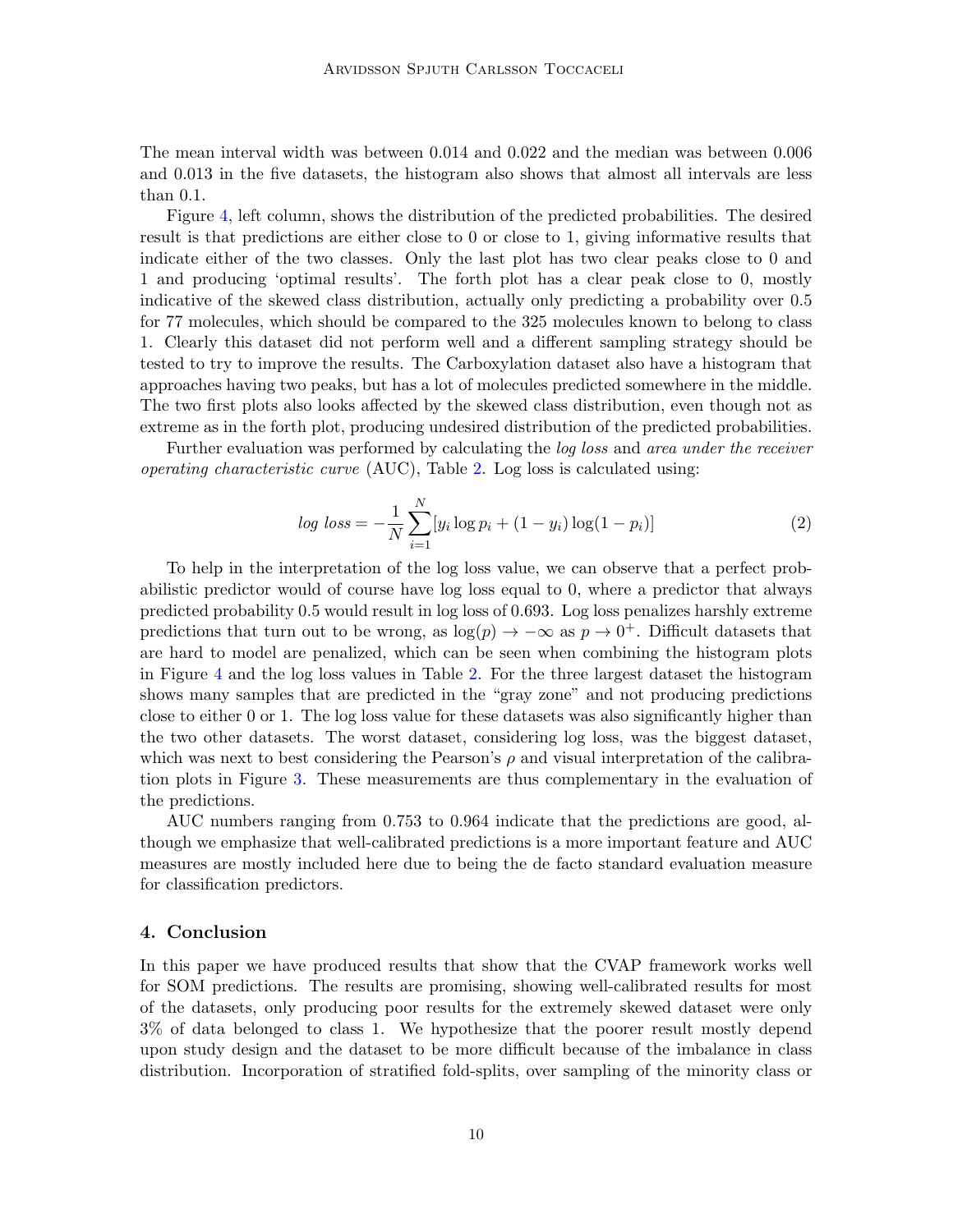

<span id="page-10-0"></span>Figure 4: Histogram plots showing the distribution of the predicted values (left). The desired result is clear predictions, close to either 0 or 1, thus indicating high probability for one of either of the classes. The last dataset produced very clear predictions were almost all probabilities was predicted close to 0 or 1. Also the third dataset produced a higher frequency of probabilities close to 0 or 1, even though there is a background of predictions all over the spectra. Histogram plots over probability interval width (right) showing that most intervals are small, indicating that there is high certainty in most of the predictions.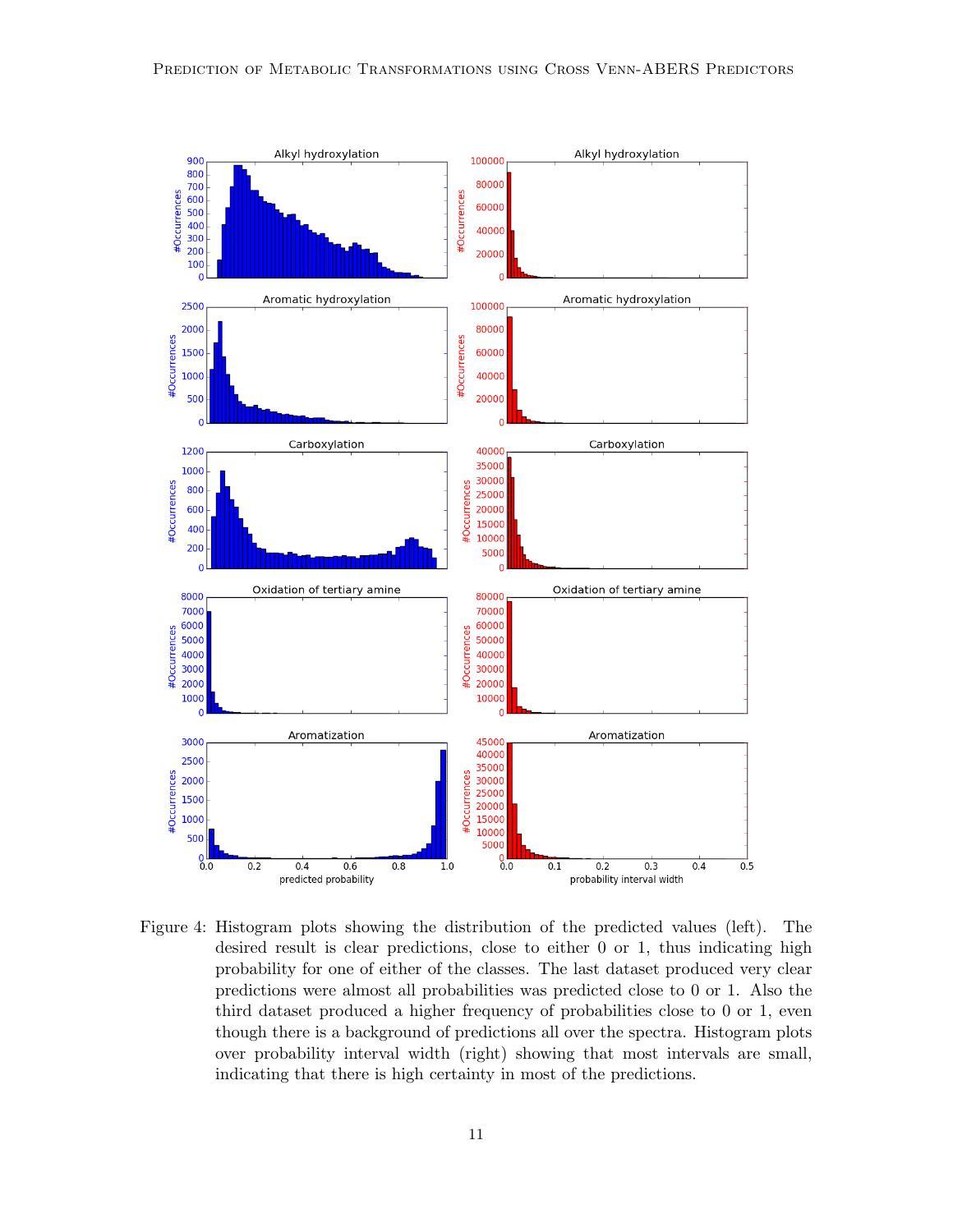<span id="page-11-7"></span>Table 2: The log loss computed for each of the datasets using the log-loss function in Scikit-learn version 0.18.1 [\(Pedregosa et al.,](#page-12-11) [2011\)](#page-12-11) and area under the receiver operating characteristic curve (AUC).

| Dataset name                | Log Loss | <b>AUC</b> |  |
|-----------------------------|----------|------------|--|
| Alkyl hydroxylation         | 0.538    | 0.753      |  |
| Aromatic hydroxylation      | 0.348    | 0.793      |  |
| Carboxylation               | 0.410    | 0.881      |  |
| Oxidation of tertiary amine | 0.093    | 0.904      |  |
| Aromatization               | 0.173    | 0.964      |  |

boosting might help improving the predictive performance in this case. The interval widths and AUC measures also indicate that the models perform well on the given dataset, whereas the distribution of the predictions in left column of Figure [4](#page-10-0) tells us that not all models are as informative as desired, a result likely more depending on the datasets than the CVAP framework itself. Producing probability based predictions is a desired property within drug discovery applications and machine learning in general, making CVAP a framework worth exploring further.

# References

- <span id="page-11-6"></span>Jonathan Alvarsson, Martin Eklund, Claes Andersson, Lars Carlsson, Ola Spjuth, and Jarl ES Wikberg. Benchmarking study of parameter variation when using signature fingerprints together with support vector machines. Journal of chemical information and modeling, 54(11):3211–3217, 2014.
- <span id="page-11-1"></span>Robert Burbidge, Matthew Trotter, B Buxton, and Sl Holden. Drug design by machine learning: support vector machines for pharmaceutical data analysis. Computers  $\mathcal{C}$  chemistry,  $26(1):5-14$ ,  $2001$ .
- <span id="page-11-3"></span>Lars Carlsson, Ola Spjuth, Samuel Adams, Robert C Glen, and Scott Boyer. Use of historic metabolic biotransformation data as a means of anticipating metabolic sites using metaprint2d and bioclipse. BMC bioinformatics, 11(1):362, 2010.
- <span id="page-11-4"></span>Chemical Information Systems Inc. DAYLIGHT. Smirks - a reaction transform language, 2008. URL <http://www.daylight.com/dayhtml/doc/theory/theory.smirks.html>.
- <span id="page-11-5"></span>Jean-Loup Faulon, Donald P Visco, and Ramdas S Pophale. The signature molecular descriptor. 1. using extended valence sequences in qsar and qspr studies. Journal of chemical information and computer sciences, 43(3):707–720, 2003.
- <span id="page-11-2"></span>Peter Gedeck and Richard A Lewis. Exploiting qsar models in lead optimization. Curr. Opin. Drug Discov. Devel., 11(4):569–575, Jul 2008.
- <span id="page-11-0"></span>Corwin Hansch. Quantitative approach to biochemical structure-activity relationships. Acc. Chem. Res., 2(8):232–239, 1969.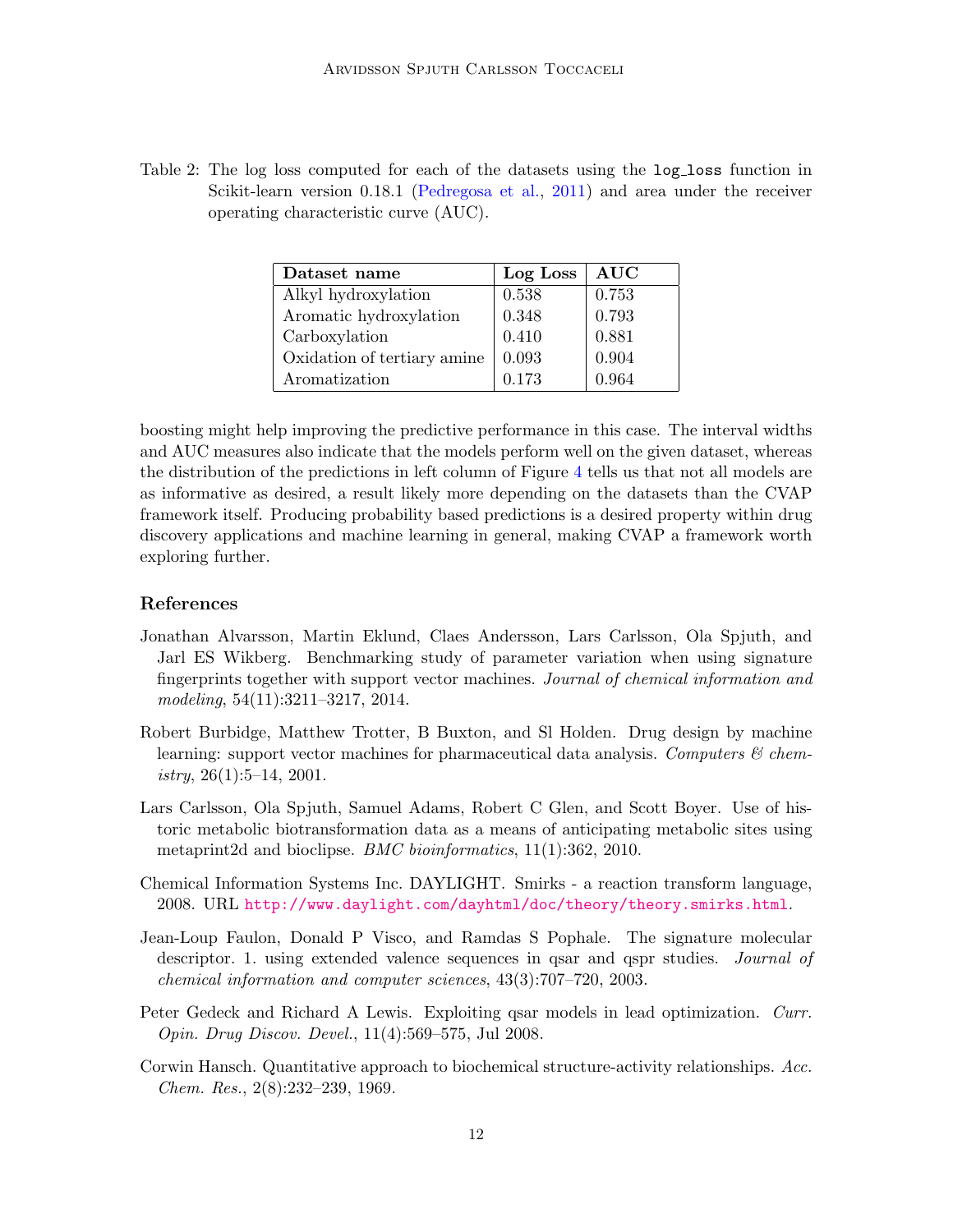- <span id="page-12-1"></span>Christoph Helma. Lazy structure-activity relationships (lazar) for the prediction of rodent carcinogenicity and salmonella mutagenicity. Mol. Divers., 10(2):147–58, May 2006.
- <span id="page-12-3"></span>S.R. Johnson, X.Q. Chen, D. Murphy, and O. Gudmundsson. A computational model for the prediction of aqueous solubility that includes crystal packing, intrinsic solubility, and ionization effects. Mol. Pharmaceutics, 4(4):513–523, 2007.
- <span id="page-12-8"></span>Elsevier MDL. Mdl metabolite database, 2005. URL [http://accelrys.com/products/](http://accelrys.com/products/collaborative-science/databases/bioactivity-databases/biovia-metabolite.html) [collaborative-science/databases/bioactivity-databases/biovia-metabolite.](http://accelrys.com/products/collaborative-science/databases/bioactivity-databases/biovia-metabolite.html) [html](http://accelrys.com/products/collaborative-science/databases/bioactivity-databases/biovia-metabolite.html).
- <span id="page-12-4"></span>Cristian R Munteanu, Enrique Fernández-Blanco, José A Seoane, Pilar Izquierdo-Novo, José Angel Rodríguez-Fernández, José María Prieto-González, Juan R Rabuñal, and Alejandro Pazos. Drug discovery and design for complex diseases through qsar computational methods. Curr. Pharm. Des., 16(24):2640–55, 2010.
- <span id="page-12-7"></span>Ulf Norinder, Lars Carlsson, Scott Boyer, and Martin Eklund. Introducing conformal prediction in predictive modeling. a transparent and flexible alternative to applicability domain determination. Journal of chemical information and modeling, 54(6):1596–1603, 2014.
- <span id="page-12-11"></span>F. Pedregosa, G. Varoquaux, A. Gramfort, V. Michel, B. Thirion, O. Grisel, M. Blondel, P. Prettenhofer, R. Weiss, V. Dubourg, J. Vanderplas, A. Passos, D. Cournapeau, M. Brucher, M. Perrot, and E. Duchesnay. Scikit-learn: Machine learning in Python. Journal of Machine Learning Research, 12:2825–2830, 2011.
- <span id="page-12-5"></span>Patrik Rydberg, David E Gloriam, Jed Zaretzki, Curt Breneman, and Lars Olsen. Smartcyp: A 2d method for prediction of cytochrome p450-mediated drug metabolism. ACS medicinal chemistry letters, 1(3):96–100, 2010.
- <span id="page-12-2"></span>Simon Spycher, Pavel Smejtek, Tatiana I. Netzeva, , and Beate I. Escher. Toward a classindependent quantitative structure-activity relationship model for uncouplers of oxidative phosphorylation. Chem. Res. Toxicol., 21(4):911–927, 2008.
- <span id="page-12-9"></span>Christoph Steinbeck, Yongquan Han, Stefan Kuhn, Oliver Horlacher, Edgar Luttmann, and Egon Willighagen. The chemistry development kit (cdk): an open-source java library for chemo- and bioinformatics. J Chem Inf Comput Sci,  $43(2):493-500$ ,  $2003$ . doi:  $10.1021/$ ci025584y.
- <span id="page-12-10"></span>Christoph Steinbeck, Christian Hoppe, Stefan Kuhn, Matteo Floris, Rajarshi Guha, and Egon L Willighagen. Recent developments of the chemistry development kit (cdk) - an open-source java library for chemo- and bioinformatics. Curr Pharm Des,  $12(17):2111-20$ , 2006.
- <span id="page-12-0"></span>Vladimir Svetnik, Andy Liaw, Christopher Tong, J Christopher Culberson, Robert P Sheridan, and Bradley P Feuston. Random forest: a classification and regression tool for compound classification and qsar modeling. Journal of chemical information and computer sciences, 43(6):1947–1958, 2003.
- <span id="page-12-6"></span>V. Vovk, A. Gammerman, and G. Shafer. Algorithmic learning in a random world. Springer, New York, 2005.